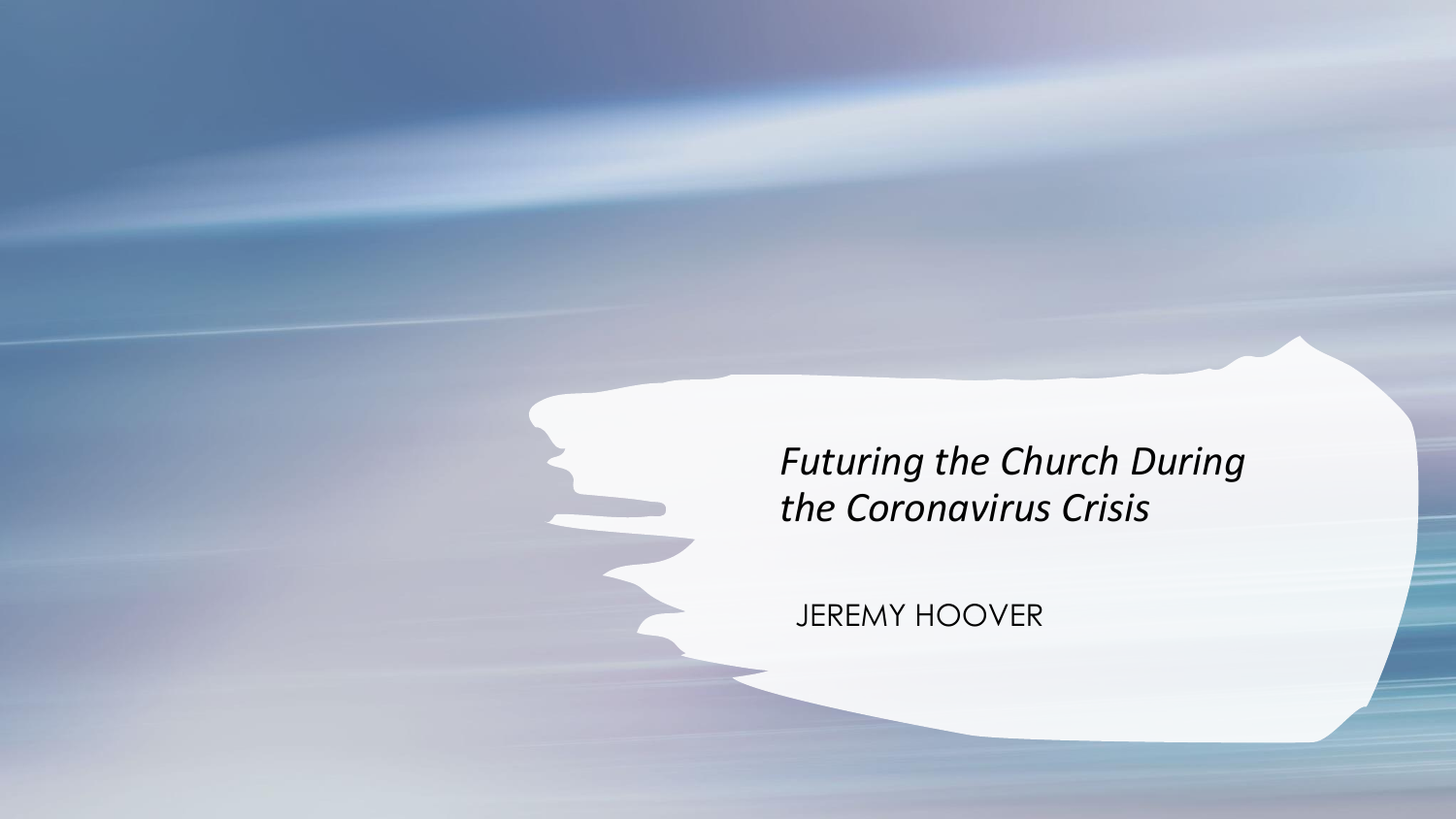### *Futuring the Church During the Coronavirus Crisis*

The coronavirus crisis is changing the world. People's lives are being disrupted, the economy has ground to a halt, and there is a lot of anxiety in the air.

It is reasonable to project some significant changes for the church. If these do not come to pass, church leaders will still have practiced good leadership in thinking through eventualities. If these changes do come to pass, church leaders who have thought about these eventualities will find themselves ready to act.

Below are some questions for you to consider as you think about how to "future" your way through this crisis.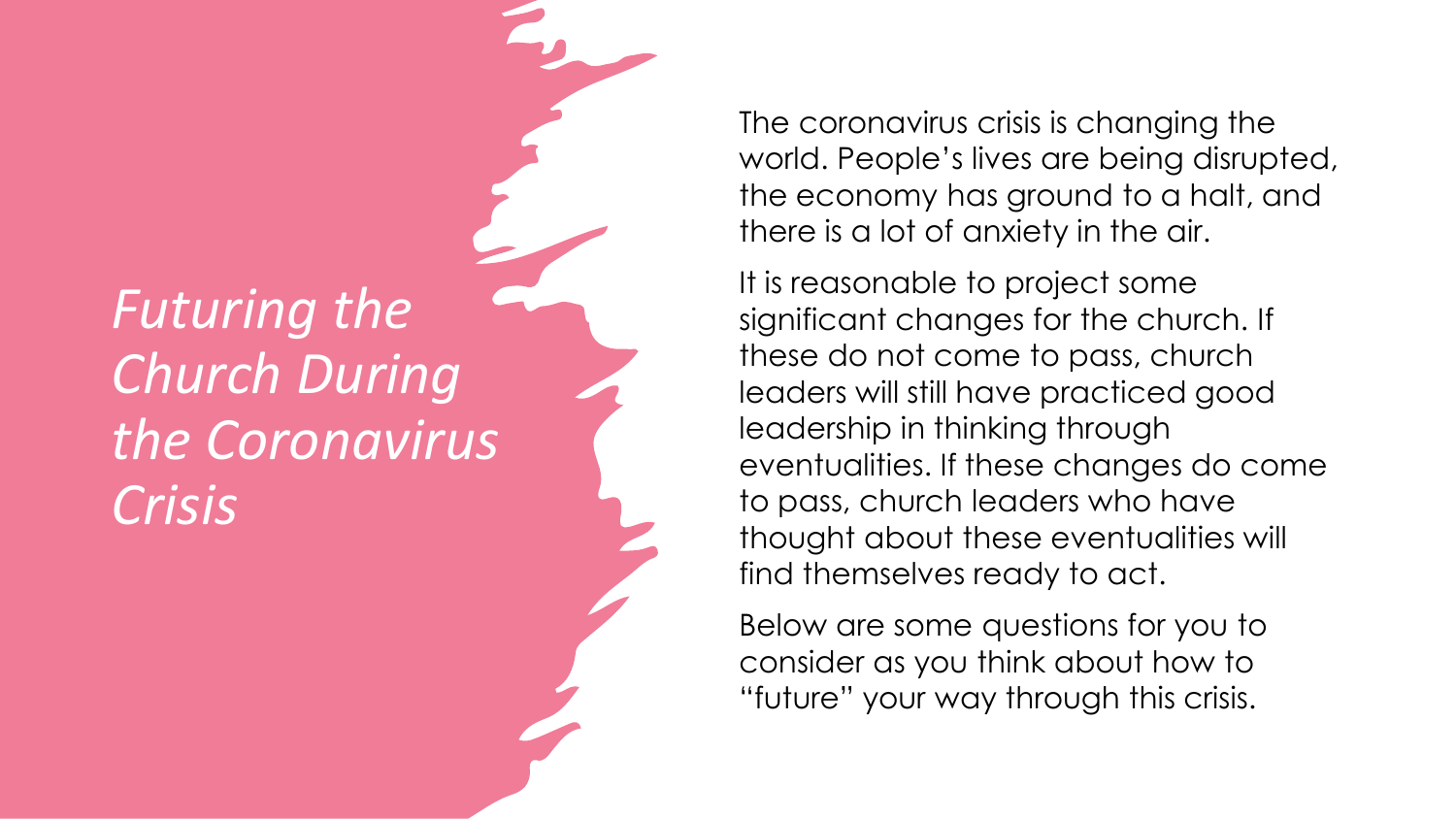#### ➢**What are your church's core values?**

- ➢ Every church has values that they create content and programs out of. If you were not clear on your church's values, now is the time to gain clarity on these.
- ➢ Are your church's core values being reinforced or eroded through your current online offerings?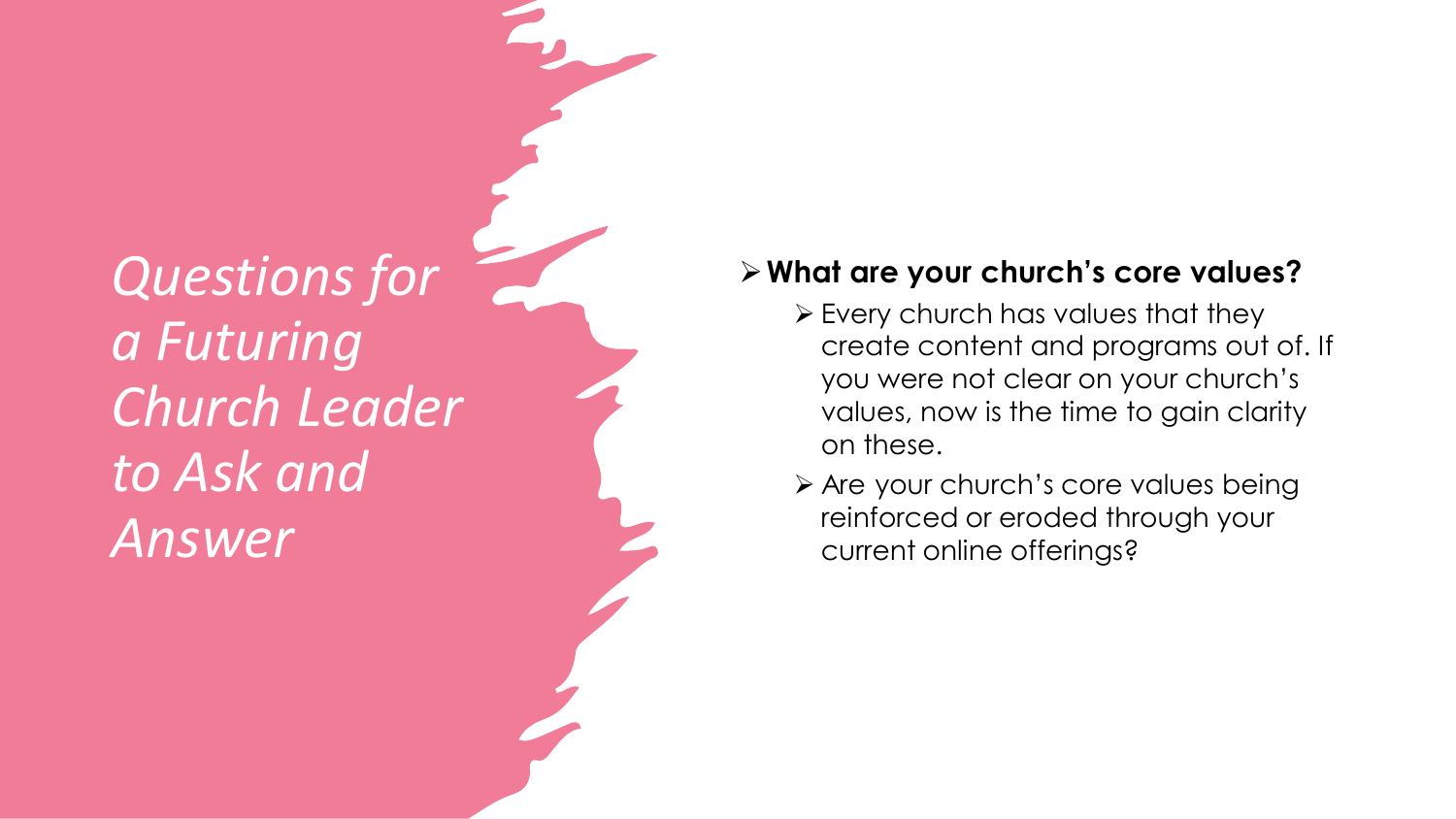#### ➢**How are you currently leading and serving your people so that they do not become accustomed to "church watching"?**

- ➢ One danger, if stay -at -home orders remain prolonged, is that churches who are focused primarily on delivering content are primarily creating a culture of church watching.
- ➢ How can you push through this in order to fulfill God's mission?
- ➢ What are your church's values around this question?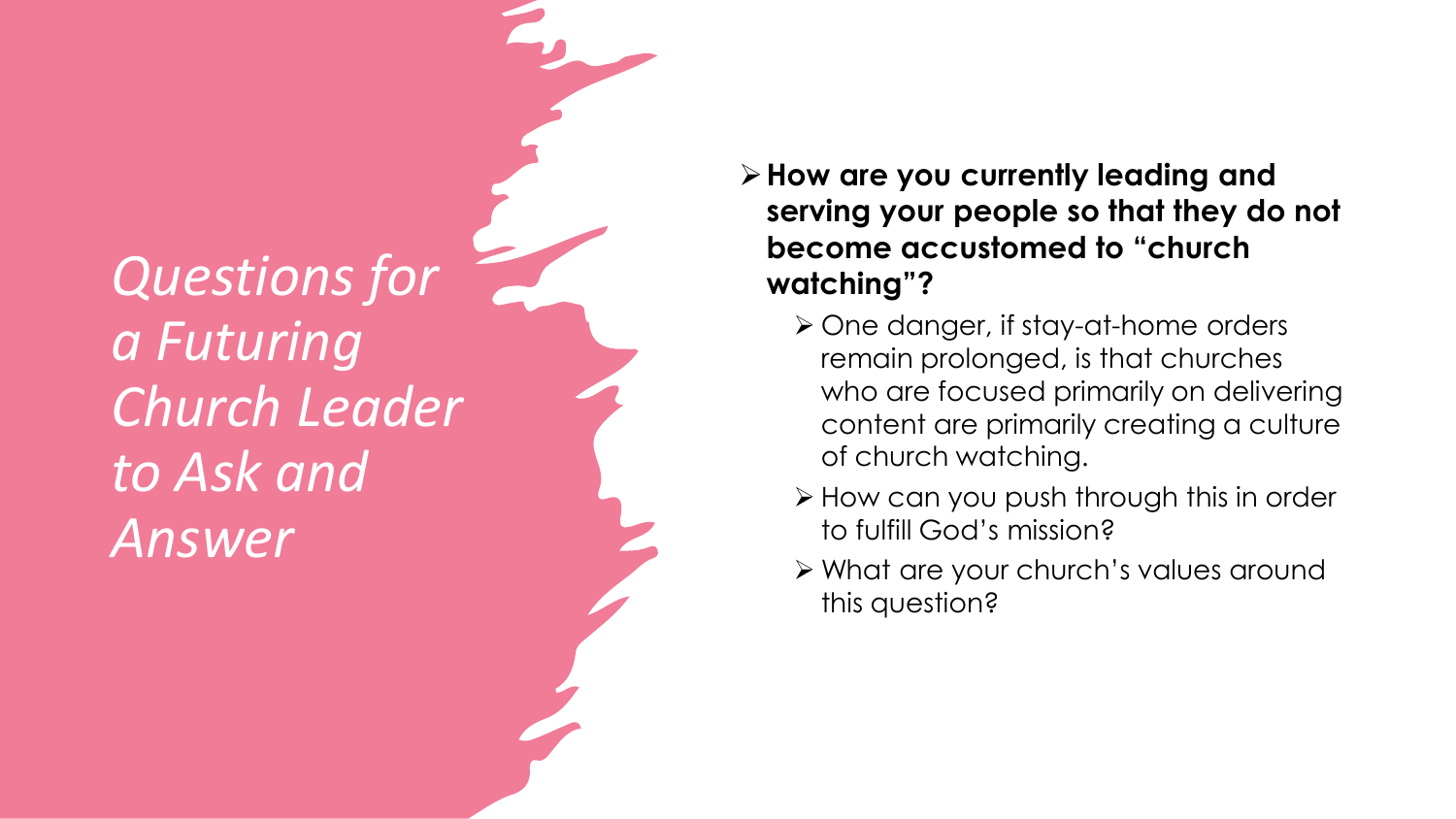### ➢**What if social distancing with no public gatherings permitted is the norm for the next six months? What will that mean for your church ?**

- ➢ How will your church continue to grow, disciple others, and fulfill God's mission under a lengthy lockdown?
- ➢ What considerations do you need to make for a prolonged stay -at -home order?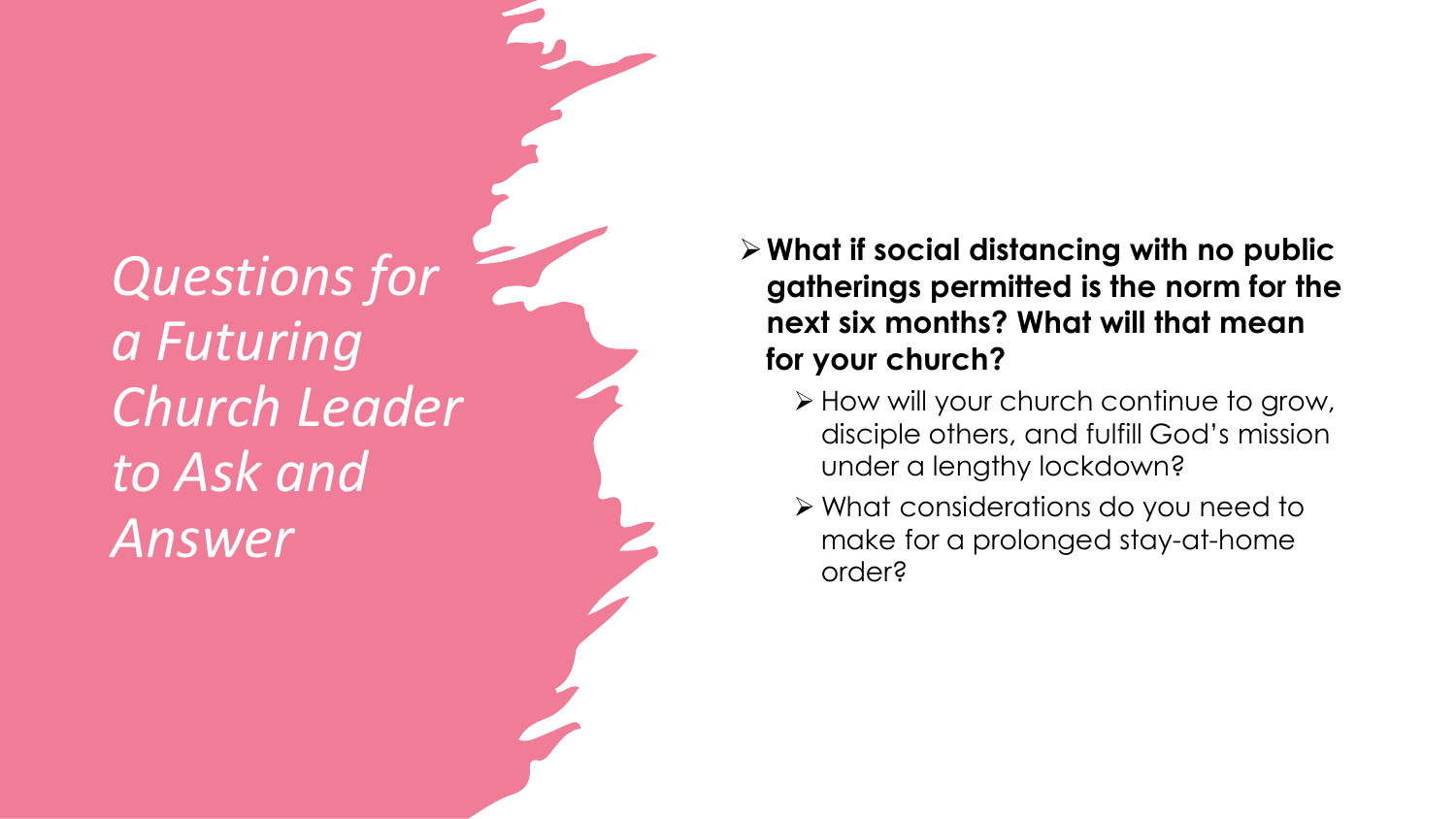#### ➢**What if, when groups are permitted to gather again, those groups are size restricted to, say, 50 people or less?**

- ➢ How would a meeting-size restriction affect your church? For smaller churches, it may not. But for larger churches, what contingency plans are you making for this eventuality?
- ➢ What are your values around this question ?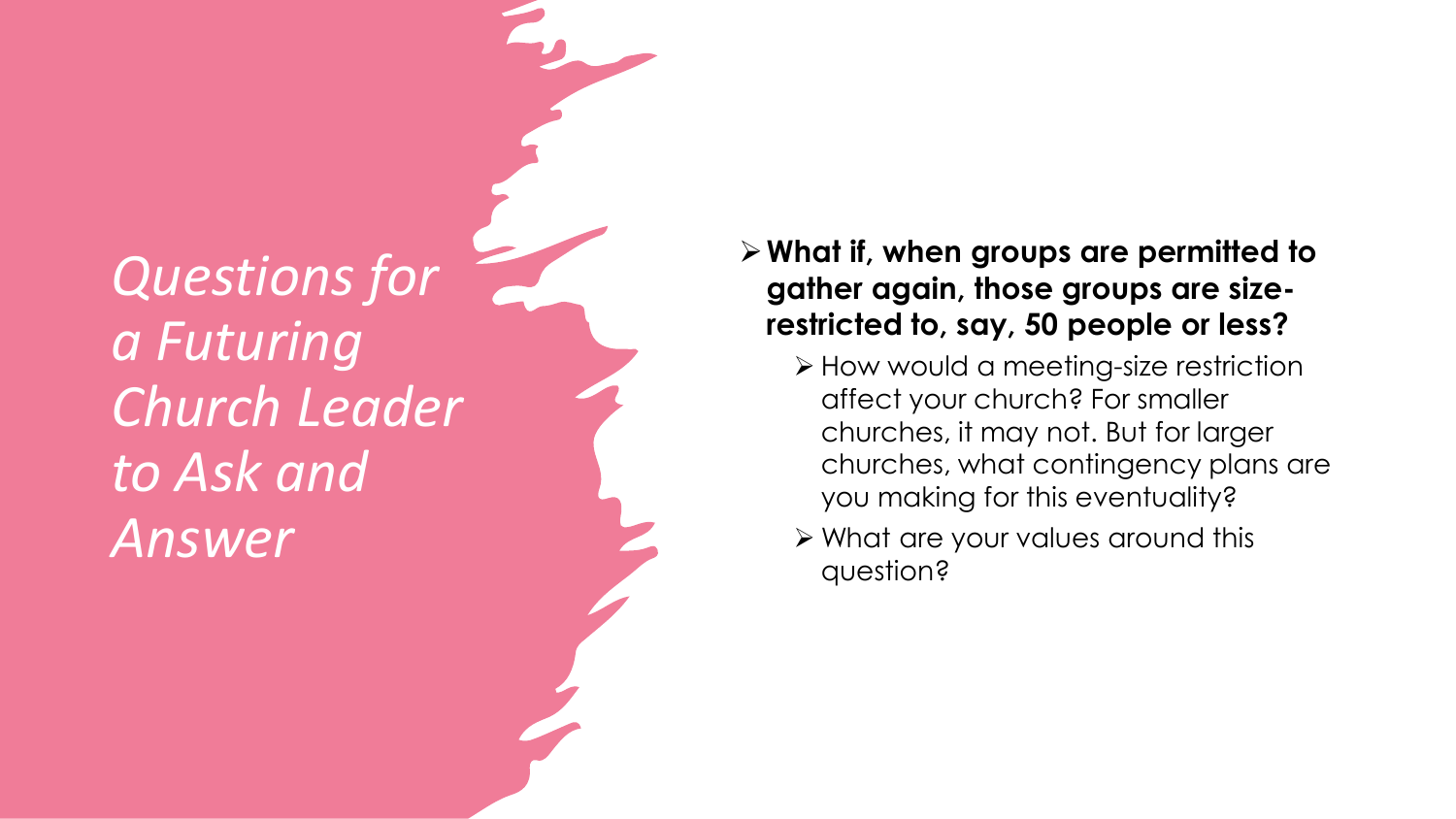#### ➢**What does it say about a church to be content -driven versus mission -driven?**

- ➢ Churches, naturally, scrambled to provide content. As the dust settles, is this the best approach? How does it help you fulfill the mission of your church?
- ➢ Are the values behind content -driven ministry and mission -driven ministry mutually exclusive ?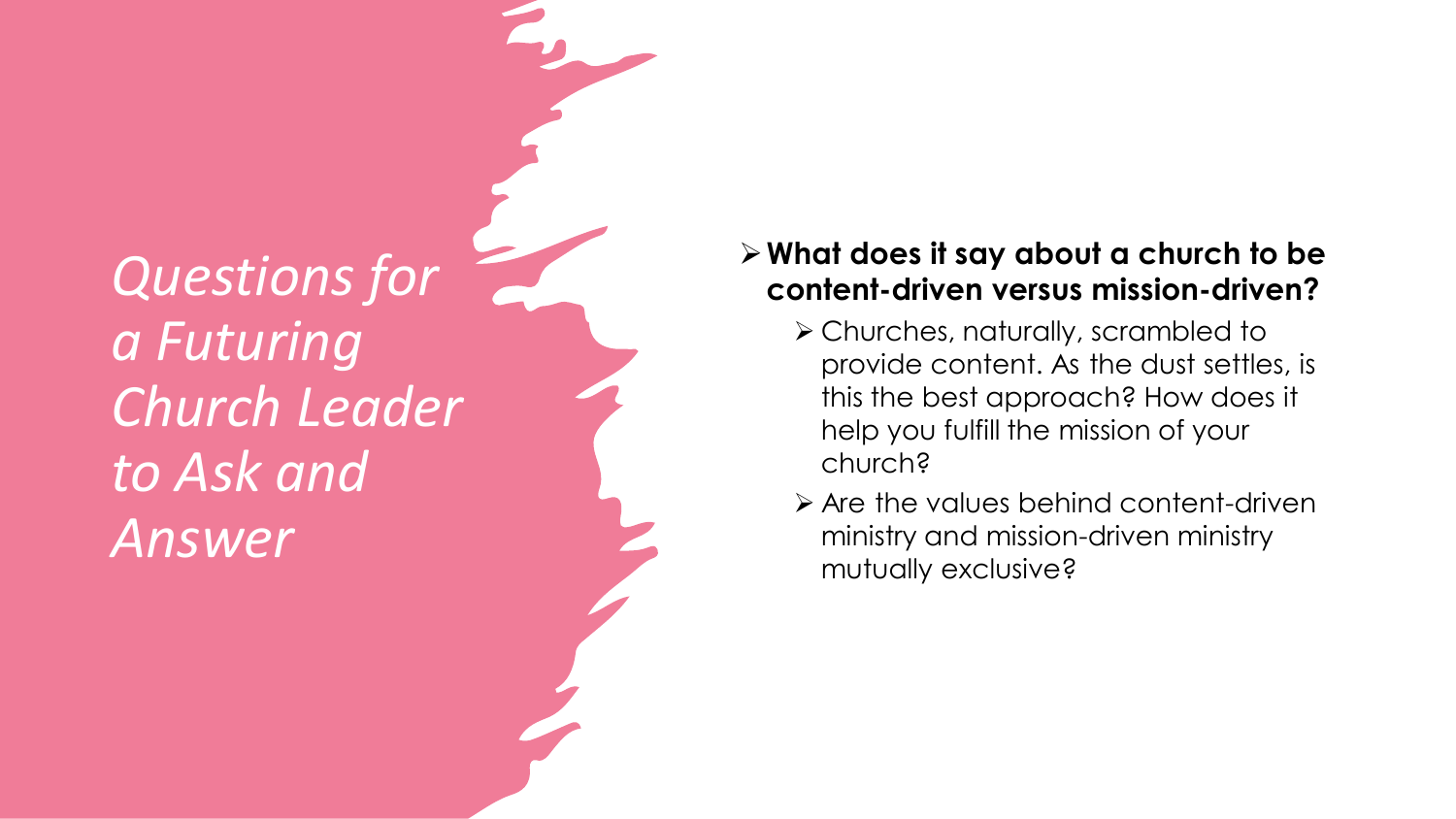### ➢**What if contributions fall significantly (say, a 66% reduction) in the next three months?**

- ➢ What if people stopped giving? What if, after you can reassemble, you find that you lost a significant percentage of people? How would this affect you?
- ➢ How do you carry out ministry without money ?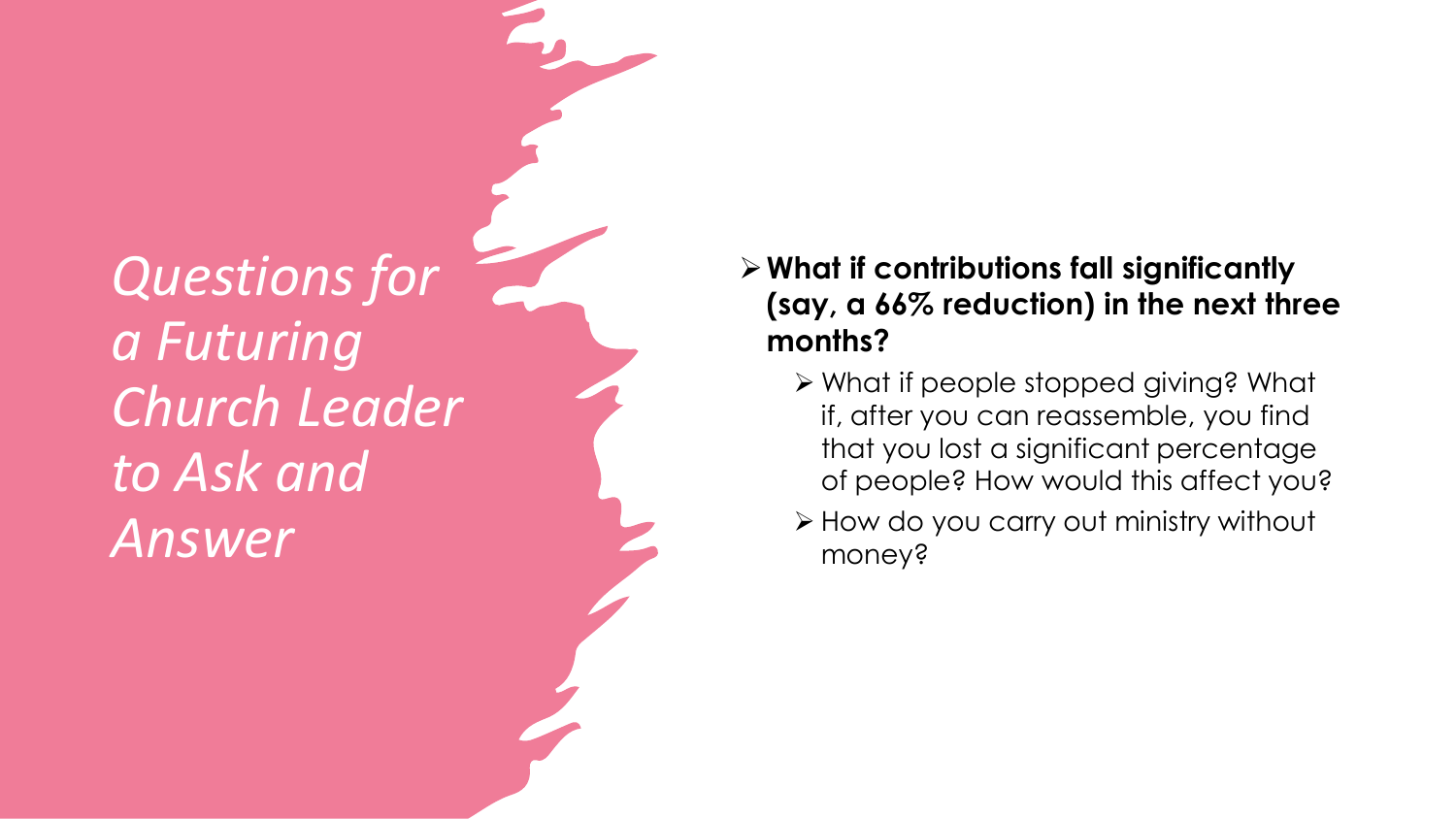### ➢**What is the "biblical minimum" for a church to be a church ?**

- ➢ A "church" exists where there are "up," "in," and "out" modalities, that is, where people are committed to the Lordship of Jesus Christ, in community with each other, and coalesced around God's mission. The size of this group doesn't matter.
- ➢ The first church expressed its minimum as devotion: to the apostles' teaching, the fellowship, the prayers, and the breaking of bread (Acts 2:42 -47).
- ➢ What are your categories or ways of determining what must exist for your church to function as a church? Why is this important?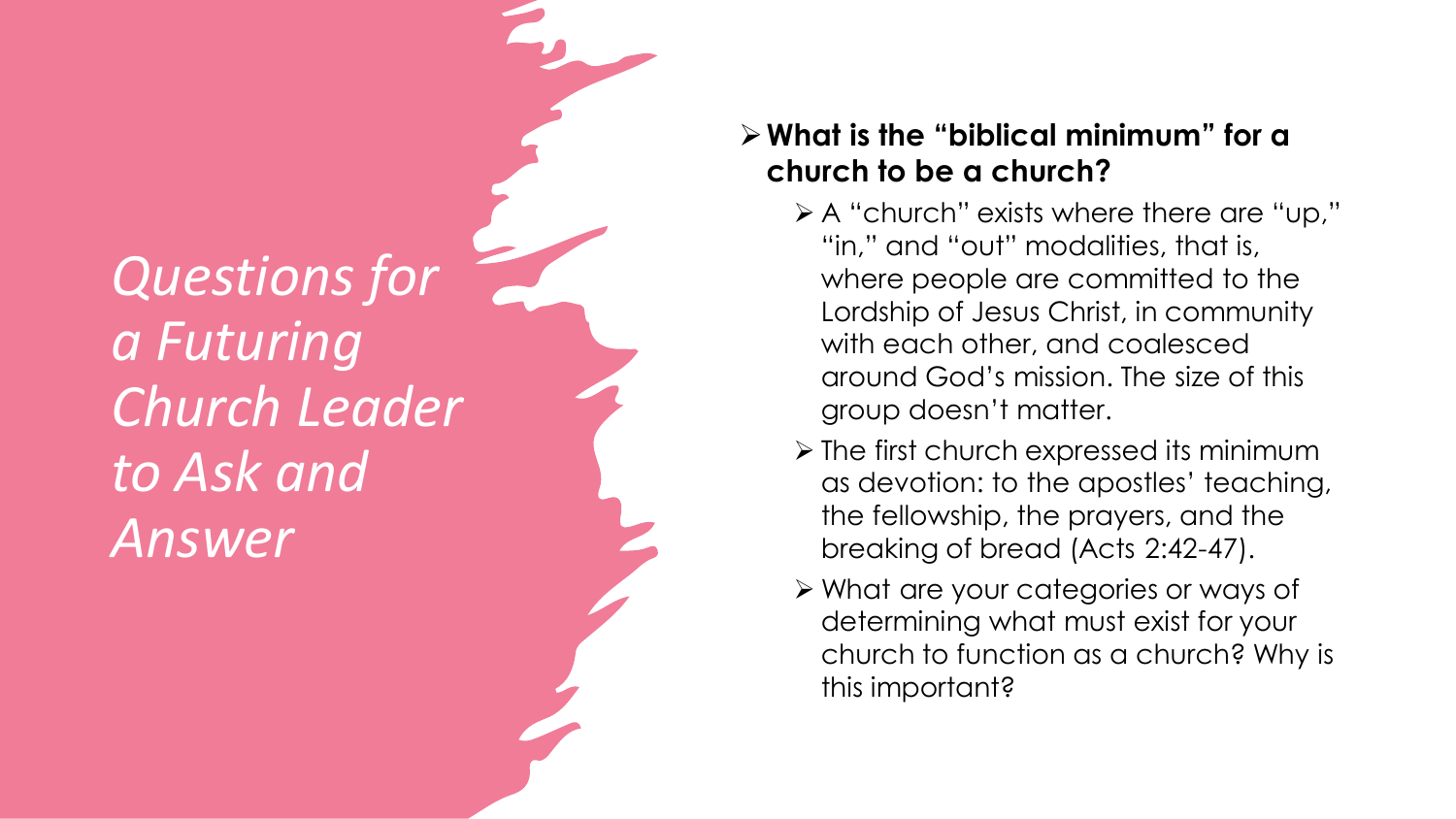### ➢**How are you focusing on God's mission in the present and for the future?**

- ➢ The coronavirus situation caught most of us off guard. Things happened quickly, and within a week, most churches went from a full slate of activities to scrambling together online formats for worship.
- ➢ Whe n the crisis hit, ho w was your church carrying out God's mission? What has changed? What will this look like in the future ?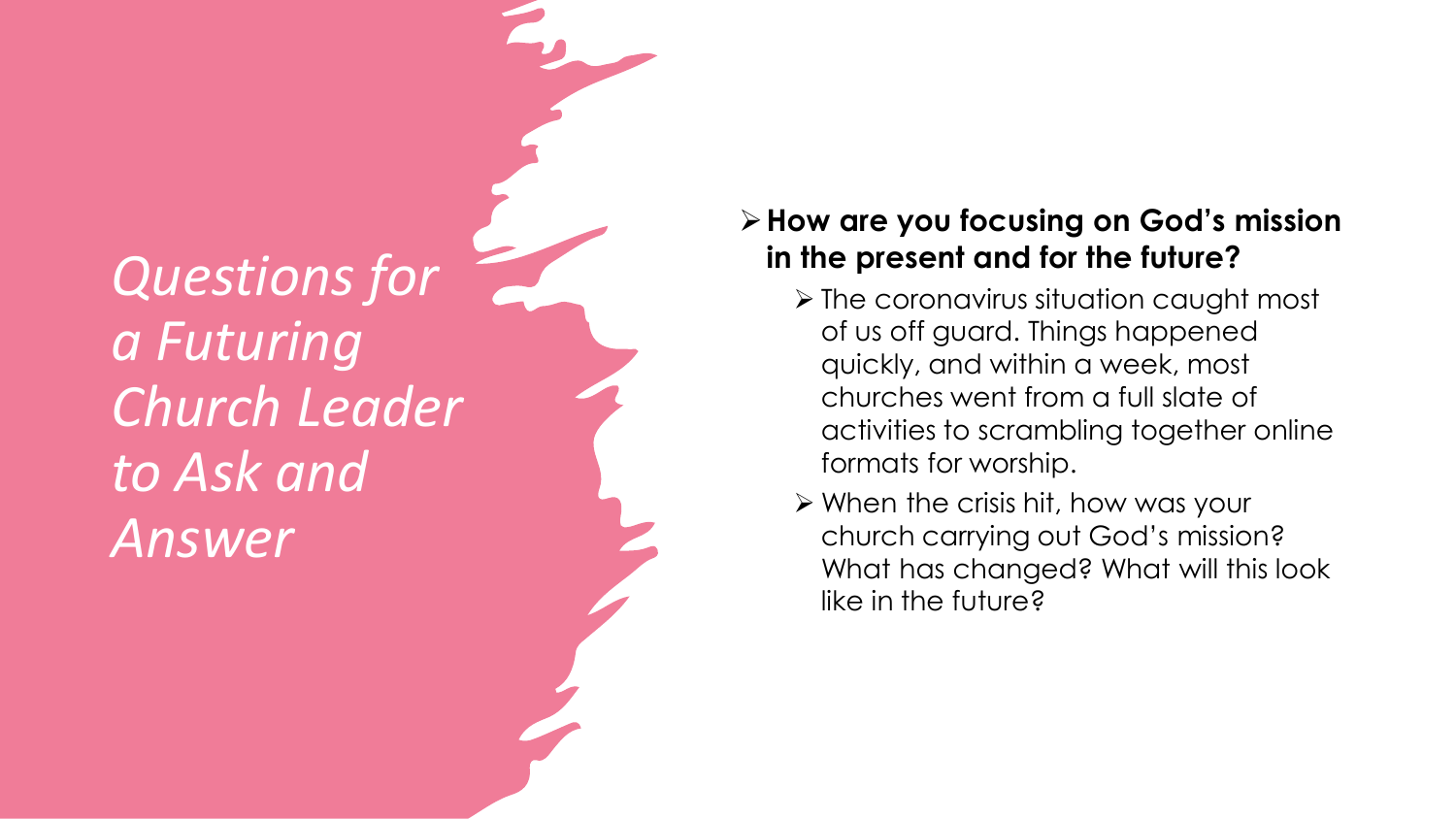### ➢**What is the purpose of delivering content and how is it fulfilling your churches vision?**

- ➢ As churches scrambled to offer online formats, many churches tried to reproduce their regular worship and class offerings online. Many of these offerings remained unchanged from how they would normally be delivered; only the venue changed (screens in homes rather than stages in church buildings).
- ➢ What is your greater strategy and purpose in delivering content to your church? How is it helping people grow in your vision?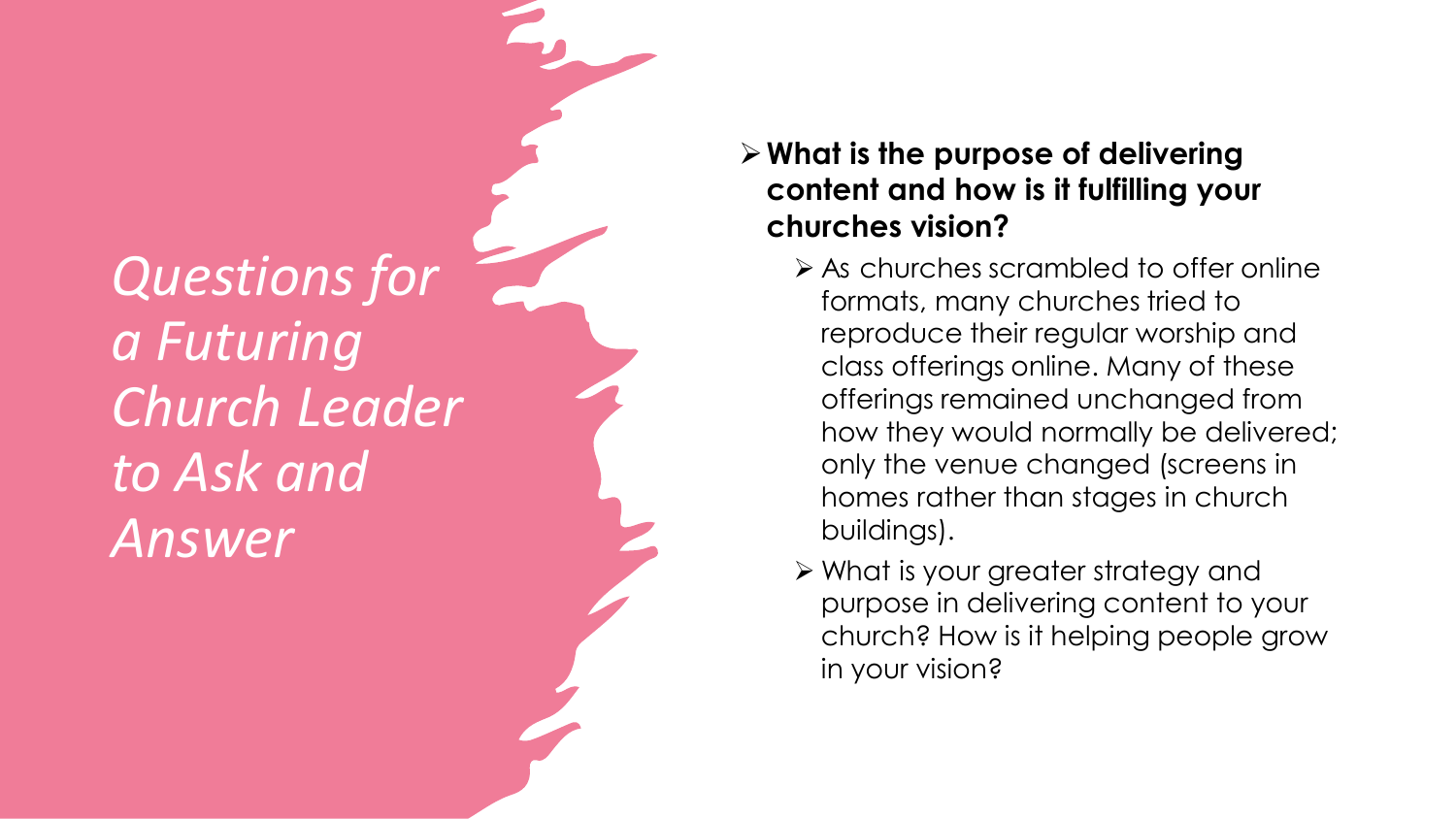# *Futuring Around Five Images and Five Values for the Church*

In the next two pages, I'm supplying five images and five values that will provide you with raw material for brainstorming the futuring questions.

I would love to have a focus conversation with you. Look on the last page for how to contact me.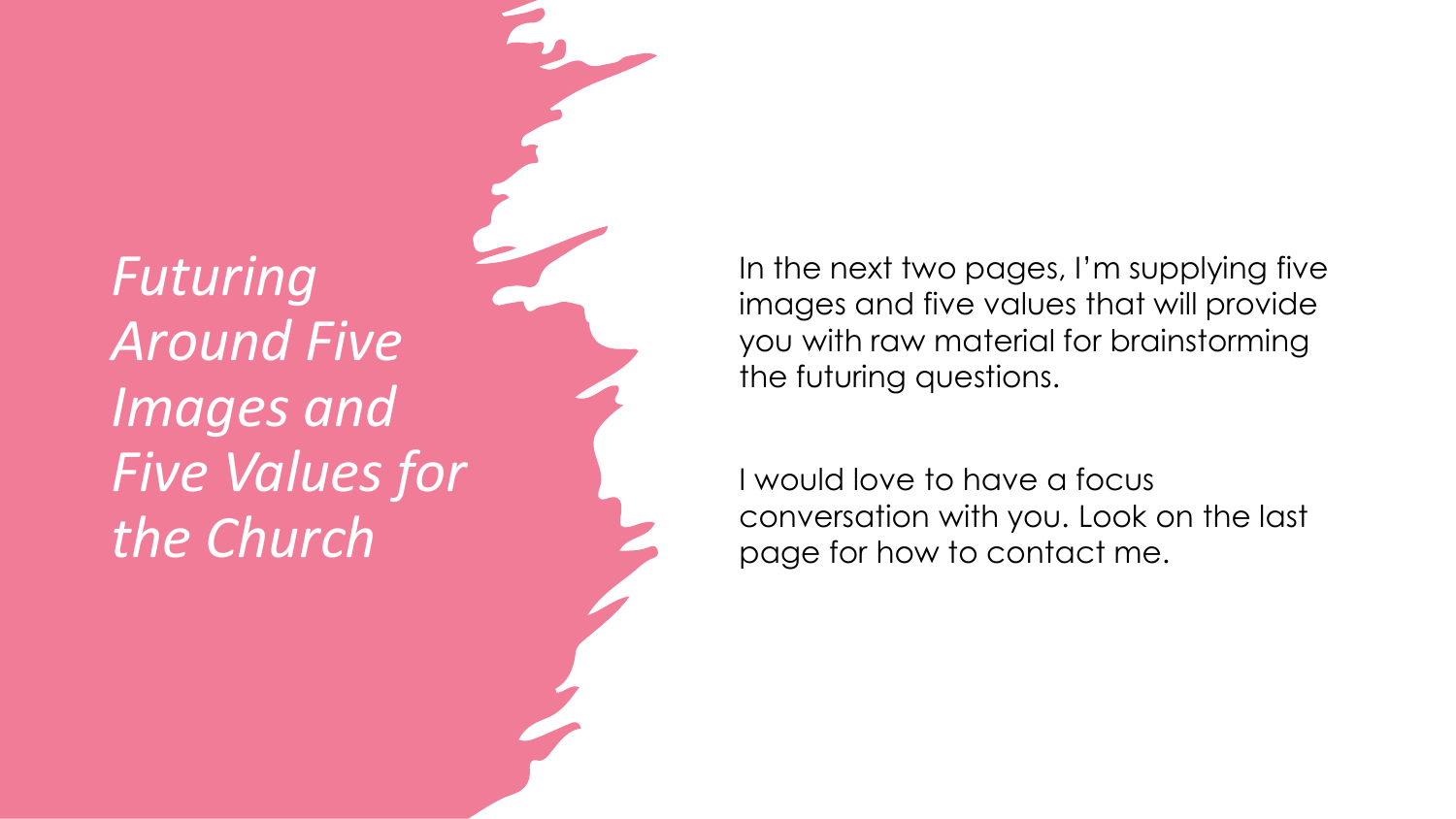*Futuring Around Five Images and Five Values for the Church*

#### **Five Images for the Church**

- ➢Family of God (Titus 2)
- ➢Body of Christ (Romans 12:1 -8)
- ➢A community of "one another's" (1 Corinthians 12)
- ➢Holy Priesthood (1 Peter 2:4 -10)
- ➢Missionary movement (Acts 8:4 -7; 13:1 -3)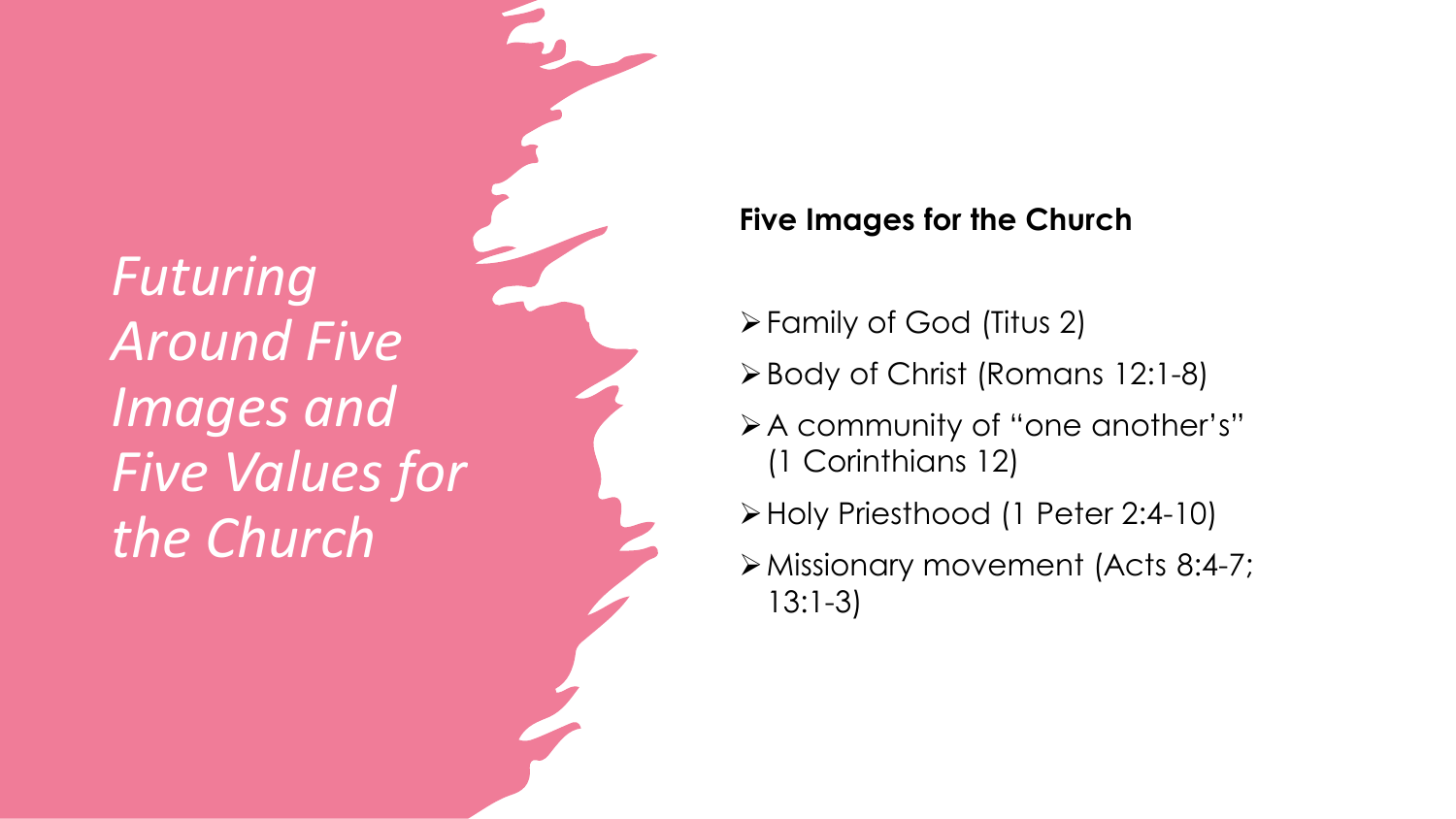*Futuring Around Five Images and Five Values for the Church*

#### **Five Values for the Church**

- ➢Sacramental (baptism & Lord's Supper; Romans 6 and 1 Corinthians 11)
- ➢Word and prayer focused (Acts 6:4, 7)
- ➢Devotion (Acts 2:42-47)
- ➢Kingdom-embodied (Lord's Prayer)
- ➢Mission-driven (2 Corinthians 5:16-21)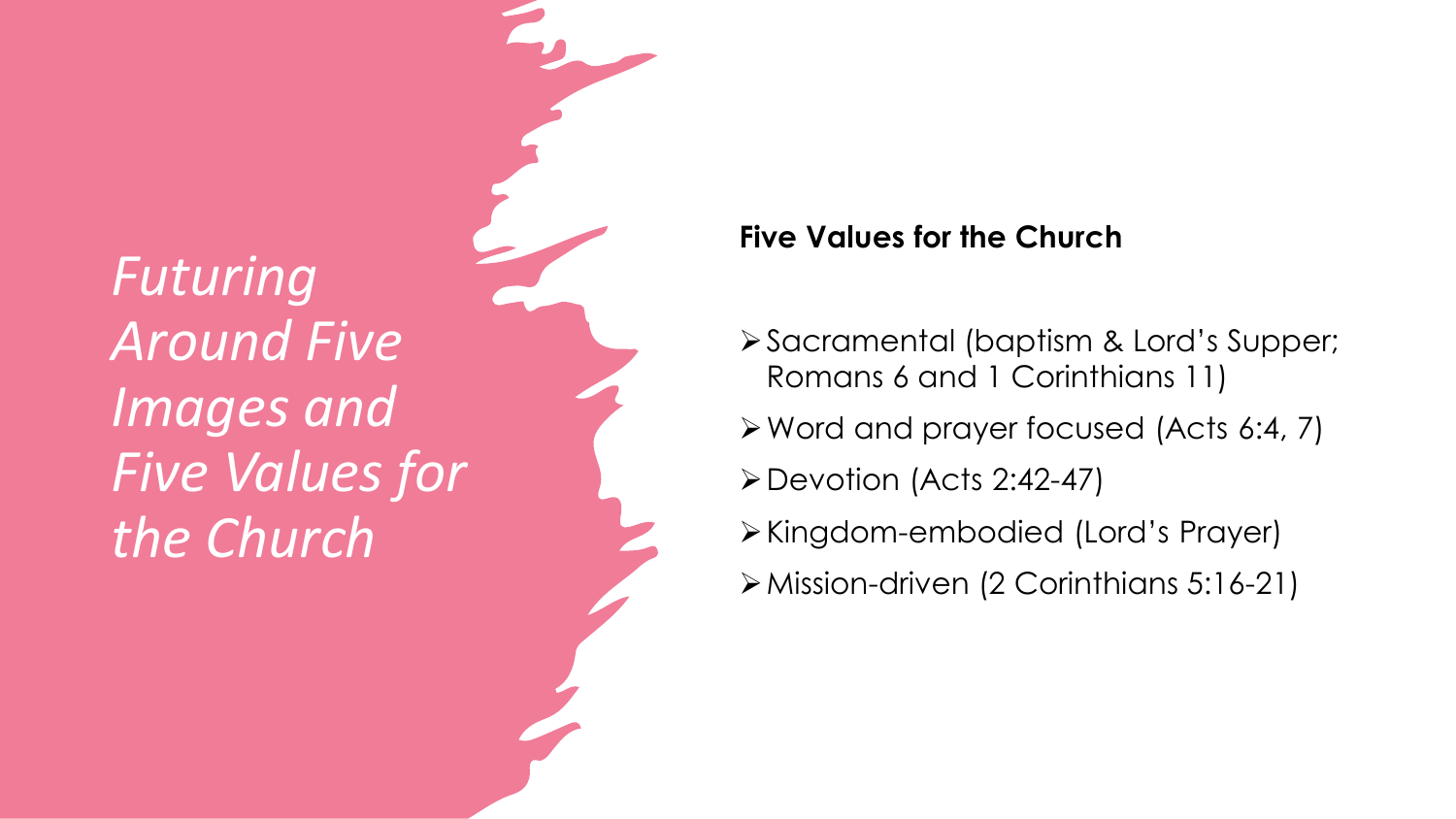- ➢Which of the five purposes most describe your church?
- ➢How can you vision the future around these five purposes?
- ➢Which of the five values is best expressed in your church now?
- ➢How can you vision the future around these five values?
- ➢What eventualities do you need to consider that weren't mentioned in this paper?
- ➢What images or values would you add or take away?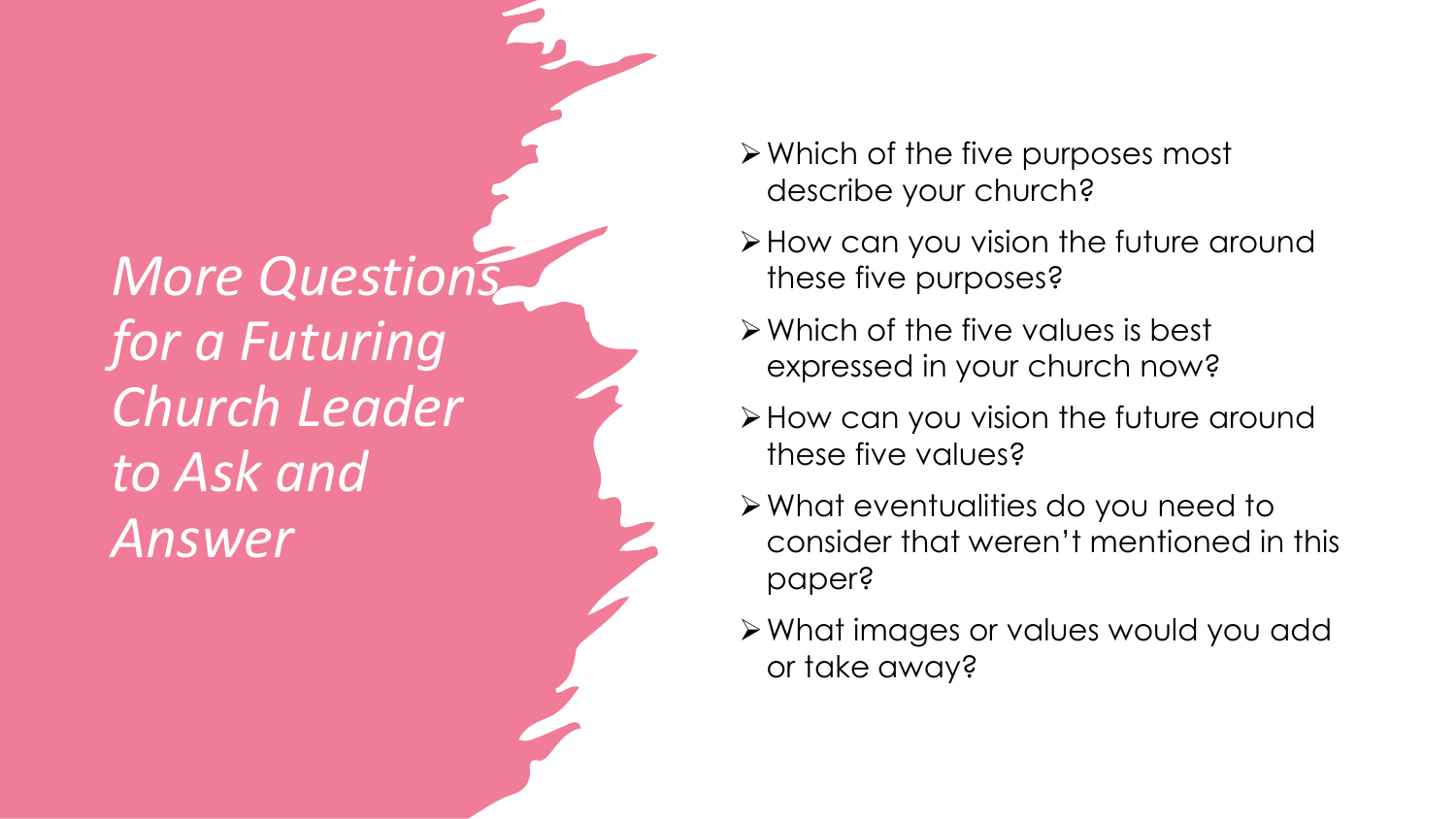### *Contact Me to Help You Future Your Church*

I would love to have a focus conversation with you to help you begin processing these questions! I specialize in helping church leaders identify their core values and link their practices and mission to those values.

Contact me at <jeremyhoovercoaching.com> or [jeremy@jeremyhoover.com](mailto:jeremy@jeremyhoover.com).